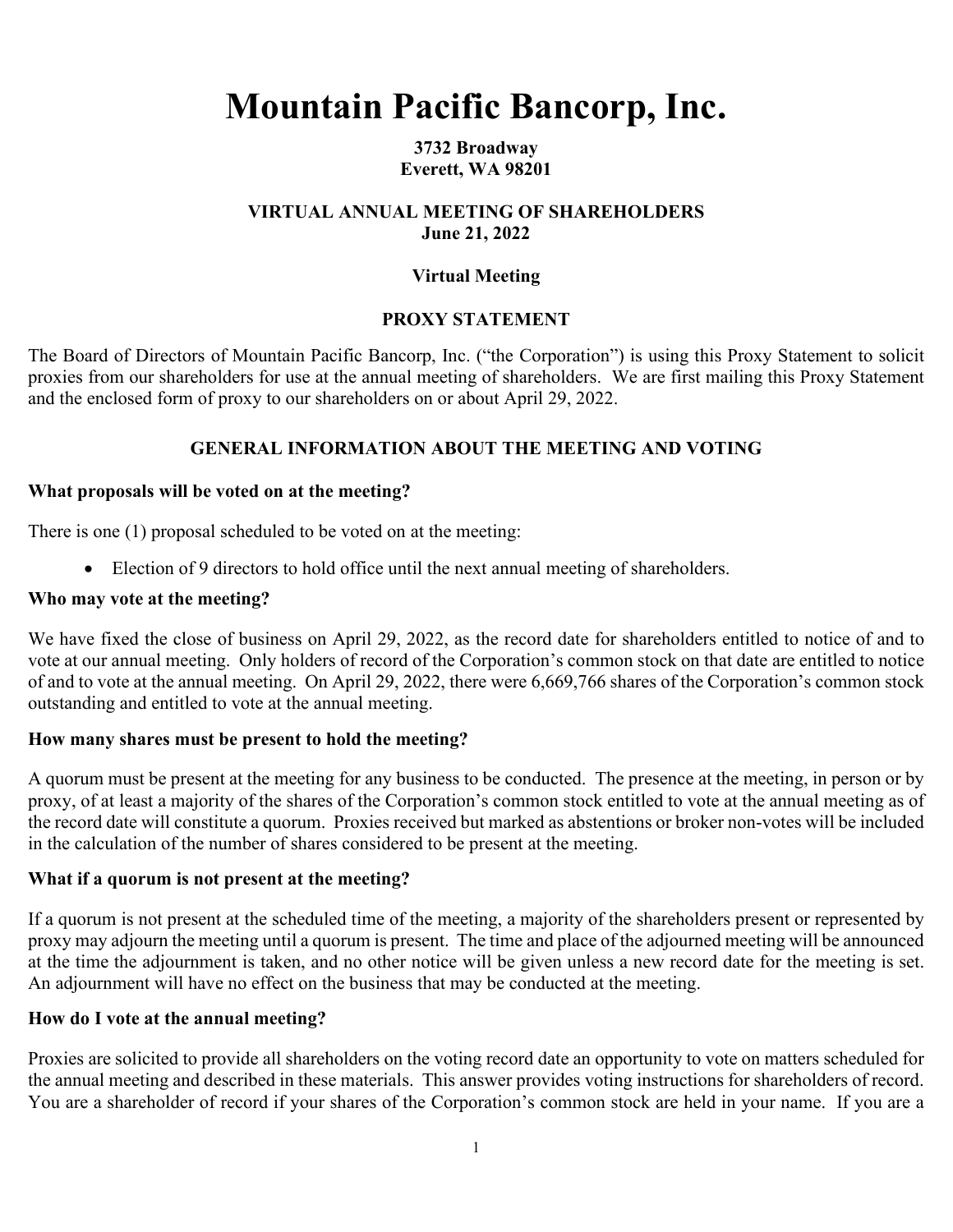beneficial owner of the Corporation's common stock held by a broker, bank or other nominee (i.e., in "street name"), please see the instructions in the following question.

Shares of the Corporation's common stock can only be voted if the shareholder is present in person or by proxy at the virtual annual meeting. To ensure your representation at the virtual annual meeting, we recommend you vote by proxy even if you plan to attend the virtual annual meeting. You can always change your vote at the virtual meeting if you are a shareholder of record.

Voting instructions are included on your proxy card. Shares of the Corporation's common stock represented by properly executed proxies will be voted by the individuals named on the proxy card in accordance with the shareholder's instructions. Where properly executed proxies are returned to us with no specific instruction as to how to vote at the annual meeting, the persons named in the proxy will vote the shares FOR the election of each of our director nominees. If any other matters are properly presented at the annual meeting for action, the persons named in the enclosed proxy and acting thereunder will have the discretion to vote on those matters in accordance with their best judgment. We do not currently expect that any other matters will be properly presented for action at the annual meeting.

# **What if my shares are held in "street name" by a broker?**

If you are the beneficial owner of shares held in "street name" by a broker, your broker, as the record holder of the shares, is required to vote the shares in accordance with your instructions. If you do not give instructions to your broker, your broker may nevertheless vote the shares with respect to discretionary items, but will not be permitted to vote your shares with respect to non-discretionary items, pursuant to current industry practice. In the case of non-discretionary items, the shares not voted will be treated as "broker non-votes." The above stated proposals are considered non-discretionary items; therefore, you must provide instructions to your broker in order to have your shares voted on these proposals.

If your shares are held in street name, you will need proof of ownership to be admitted to the annual meeting. A recent brokerage statement or letter from the record holder of your shares are examples of proof of ownership. If you want to vote your shares of common stock held in street name in person at the annual meeting, you will have to get a written proxy in your name from the broker, bank or other nominee who holds your shares.

### **How do I vote my shares without attending the meeting?**

Whether you hold shares directly or in street name, you may direct your vote without attending the annual meeting. For shares held in street name, you may vote by submitting voting instructions to your broker or nominee. If you are a shareholder of record, you may vote by signing and dating your proxy and mailing it in the envelope provided. You should sign your name exactly as it appears on the proxy. If you are signing in a representative capacity (for example as guardian, executor, trustee, custodian, attorney or officer of a corporation), you should indicate your name and title or capacity.

### **What does it mean if I receive more than one proxy?**

It means you hold shares registered in more than one account. To ensure that all your shares are voted, sign and return each proxy.

## **May I change my vote?**

Yes. You may change your vote and revoke your proxy by:

Sending a written statement to that effect to the secretary of the Corporation; Submitting a properly signed proxy with a later date; or Voting in person at the virtual annual meeting.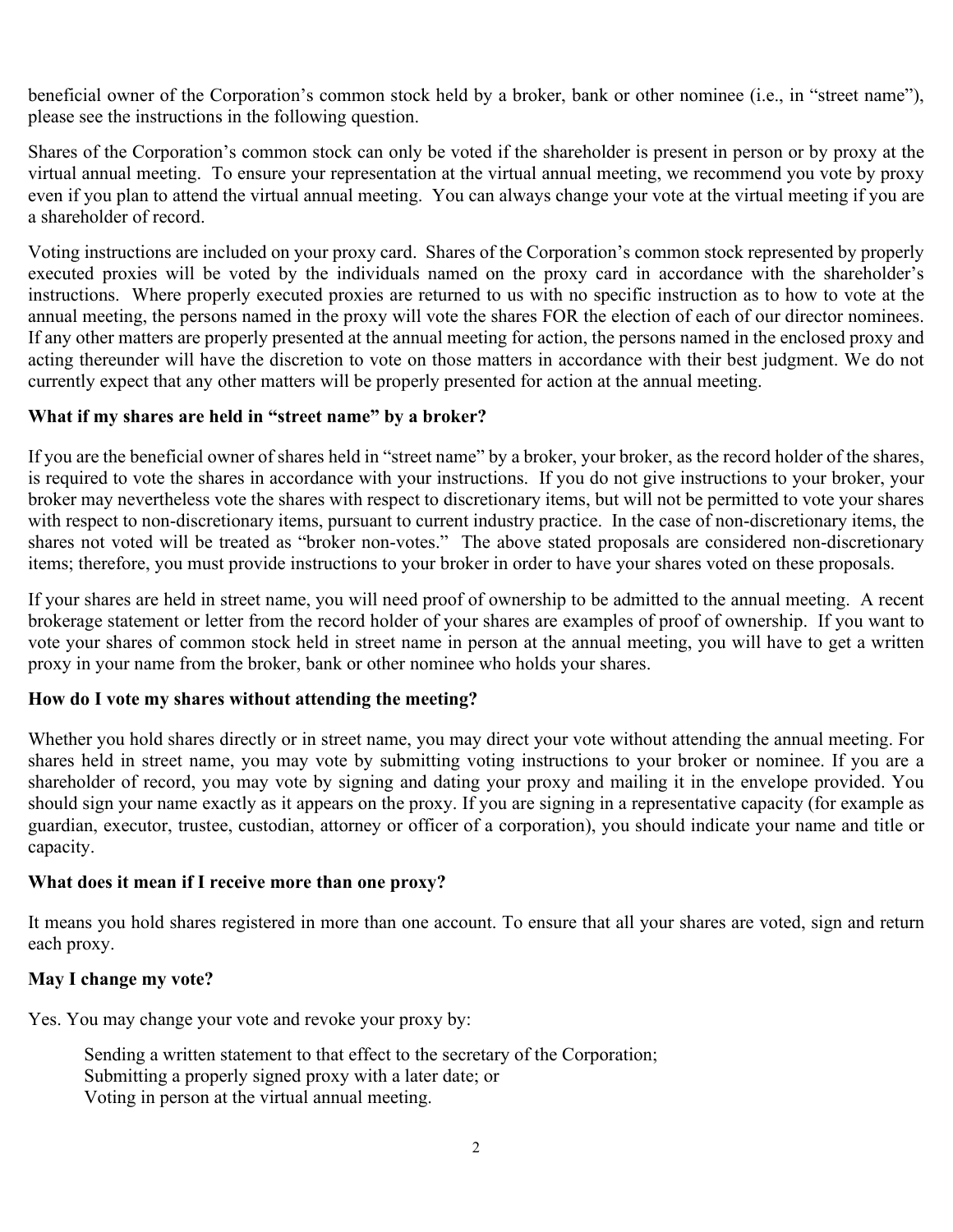If you have instructed a broker, bank or other nominee to vote your shares, you must follow directions received from your nominee to change those instructions.

#### **Vote Required to Approve Proposal: Election of Directors**

Directors are elected by a plurality of the votes cast, in person or by proxy, at the annual meeting by holders of the Corporation's common stock. Accordingly, the 9 nominees for election as directors who receive the highest number of votes actually cast will be elected. Pursuant to our Articles of Incorporation, shareholders are not permitted to cumulate their votes for the election of directors. Votes may be cast for or withheld from each nominee. Votes that are withheld and broker non-votes will have no effect on the outcome of the election because the 9 nominees receiving the greatest number of votes will be elected. **Our Board of Directors unanimously recommends that you vote FOR the election of each of its director nominees.** 

# **PROPOSAL 1 – ELECTION OF DIRECTORS**

The Board of Directors consists of 9 members and the terms of all current members expire at the 2021 annual meeting. Each of these incumbent directors has been nominated by the Board to serve a one-year term ending at the next annual meeting, or when their respective successors have been duly elected and qualified.

Each nominee has consented to being named in this Proxy Statement and has agreed to serve if elected. If a nominee is unable to stand for election, the Board of Directors may either reduce the number of directors to be elected or select a substitute nominee. If a substitute nominee is selected, the proxy holders will vote your shares for the substitute nominee, unless you have withheld authority. At this time, we are not aware of any reason why a nominee might be unable to serve if elected.

### **NOMINEES FOR DIRECTOR**

Mr. Duffy, age 61, currently serves as President and Chief Executive Officer of Mountain Pacific Bank. He has been involved in the banking industry for 39 years with the past 25 spent in community banking. Prior to organizing Mountain Pacific Bank, Mark was the President, Chief Operating Officer and Chief Credit Officer of Coastal Community Bank in Everett. From 1996 to July 2000, he was associated with Commercial Bank of Everett, a business bank started by EverTrust Bank (fka Everett Mutual Bank) based in Everett. Prior to that, Mark served in various credit positions with First Interstate Bank. Mark was raised in Everett, Washington and graduated from Everett High School. His involvement in the Everett community includes serving on the board of directors for Dawson Place Child Advocacy Center as Past President and Treasurer, the Providence General Foundation as Chairman, and the board of trustees for the Economic Alliance Snohomish County. He is also a past board member of Boys and Girls Clubs of Snohomish County, the Everett Public Schools Foundation and North Everett Little League. Mark has a Bachelor of Arts in Accounting from the University of Washington and is a 1996 graduate of Pacific Coast Banking School.

## **JOEL C. GAFFNEY Director Since 2019**

Joe Gaffney, age 43, is President of Gaffney Construction Inc. a local commercial construction company with deep roots in the Everett and Snohomish County community. Joe was born and raised in Everett, graduating from Cascade High School in 1997. In 2001 he earned his Bachelor of Science in Construction Management from Central Washington University. Through Gaffney Construction, Joe has worked with many business and charitable organizations to help them realize their building goals in a cost

#### **MARK A. DUFFY Director Since 2006**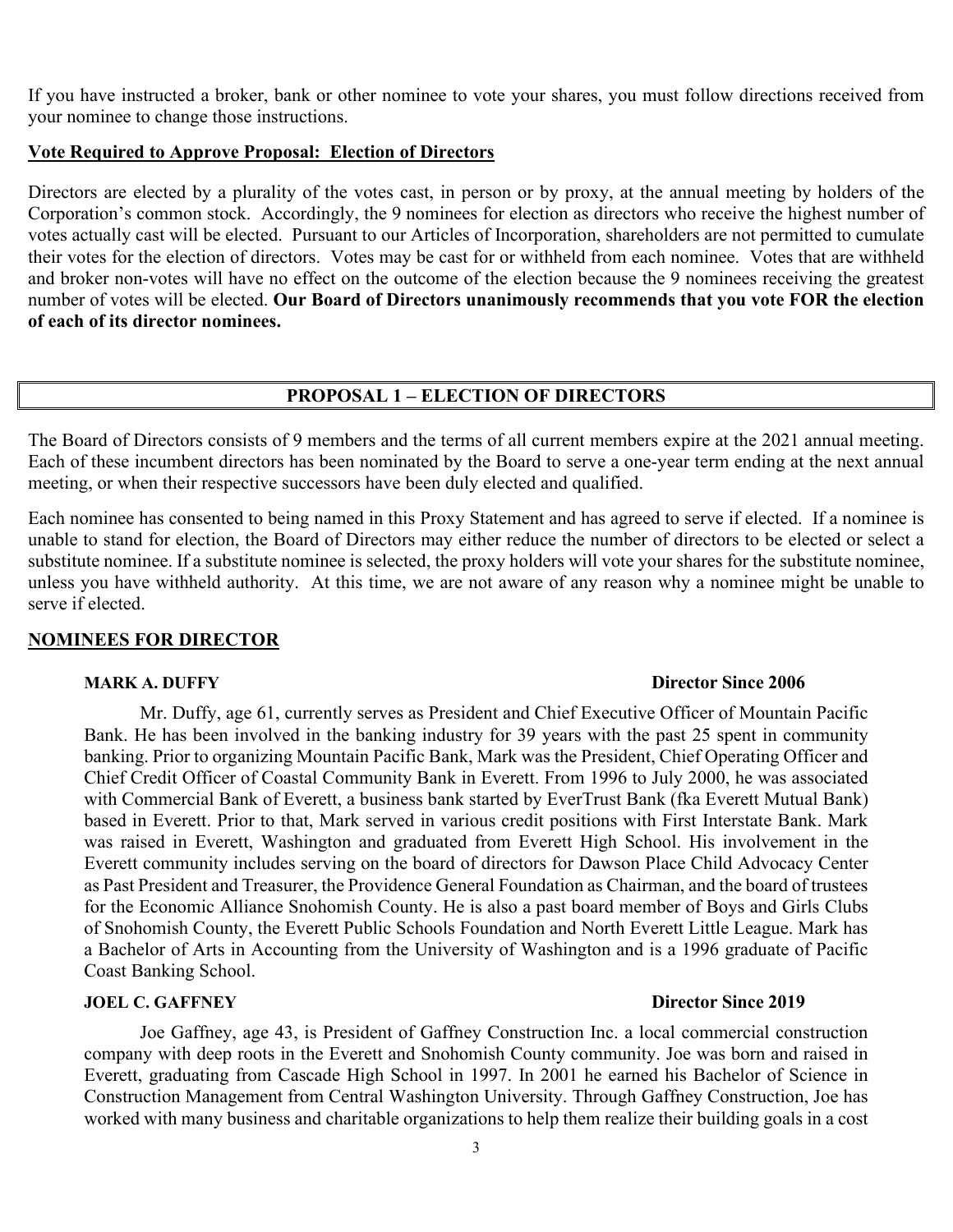effective and efficient manner. Joe served as Vice President of Everett Rotary and is currently an active member. He is a former board member for the Boys and Girls Clubs of Snohomish County and also served as President. At this time, he serves as a Board Trustee. Joe is committed to making Everett and Greater Snohomish County a place for businesses and residents to thrive.

#### **KRISTI HENDERSON Director Since 2018**

Kristi Henderson, age 36, has spent over ten years at Bauer Evans and Madrona Financial Services where she has been involved in tax planning, business accounting and financial advisory services. During her time at Bauer Evans, she has had experience performing audits and has also helped clients through audits by various regulatory entities. Her involvement in the community has included coaching youth female athletes and serving on the board of directors for the Community Foundation of Snohomish County. She was raised in Lake Stevens and graduated with honors from the University of Oregon, Lundquist College of Business. She is a licensed Certified Public Accountant, Personal Financial Specialist and Certified Financial Planner and is a member of the American Institute of CPAs.

#### **MADDY METZER-UTT Director Since 2015**

Maddy Metzger-Utt, age 57, is currently the regional Community Foundation advisor for Philanthropy Northwest. Prior to working with Philanthropy Northwest Maddy was the President/CEO of the Community Foundation of Snohomish County since 2005. Prior to working at the Community Foundation of Snohomish County she spent 12 years as an Executive Director of two non-profit organizations in Snohomish County. Maddy was the past board chair for Everett Housing Authority. She is also the past President of the Everett Rotary Club, past Board President for the Snohomish County Estate Planning Council and past Board Member for Leadership Snohomish County. She was born and raised in Everett, and has a BA in Organizational Behavior from Stanford University.

#### **SCOTT D. MURPHY Director Since 2006**

Mr. Murphy, age 60, is the President of Goldfinch Bros., Inc., a Commercial and Residential glazing contractor in business since 1892. Prior to joining Goldfinch Bros., Scott was Vice President of Finance for Safeco Insurance Company of America, where he held several senior level finance positions. In 2013, Scott co-founded AD Systems, a company focused on high-performance sliding door systems targeted at the healthcare and office markets. Scott assisted in building the brand into a company with national distribution and, in 2018, was instrumental in the sale of the business to Allegion plc, a publicly traded company. Scott also served on the Everett City Council from 2013 through 2021. Scott has been actively involved for many years as a volunteer board member for various non-profit organizations, including service as Board Chair for The Community Foundation of Snohomish County, the Everett Public Schools Foundation, North Everett Little League, and Big Brothers Big Sisters of Snohomish County. Scott currently serves as a Board member for the Everett Public Facilities District, which oversees the Angel of the Winds Arena. Scott is a 1984 graduate of the University of Washington with a BA in Business Administration.

Mr. Pedack, age 37, is a Portfolio Manager at Russell Investments, currently holding the Chartered Financial Analyst designation. His primary focus is on designing investment strategies to solve clients' problems and achieve their financial goals. David has over 15 years of personal experience in the trading and management of portfolios with complex financial derivatives, including options, futures, swaps, and forwards. Born and raised in Snohomish, David is a native Washingtonian. He graduated with honors from Pacific Lutheran University in Tacoma with degrees in Mathematics and Physics.

#### **DAVID F. PEDACK Director Since 2021**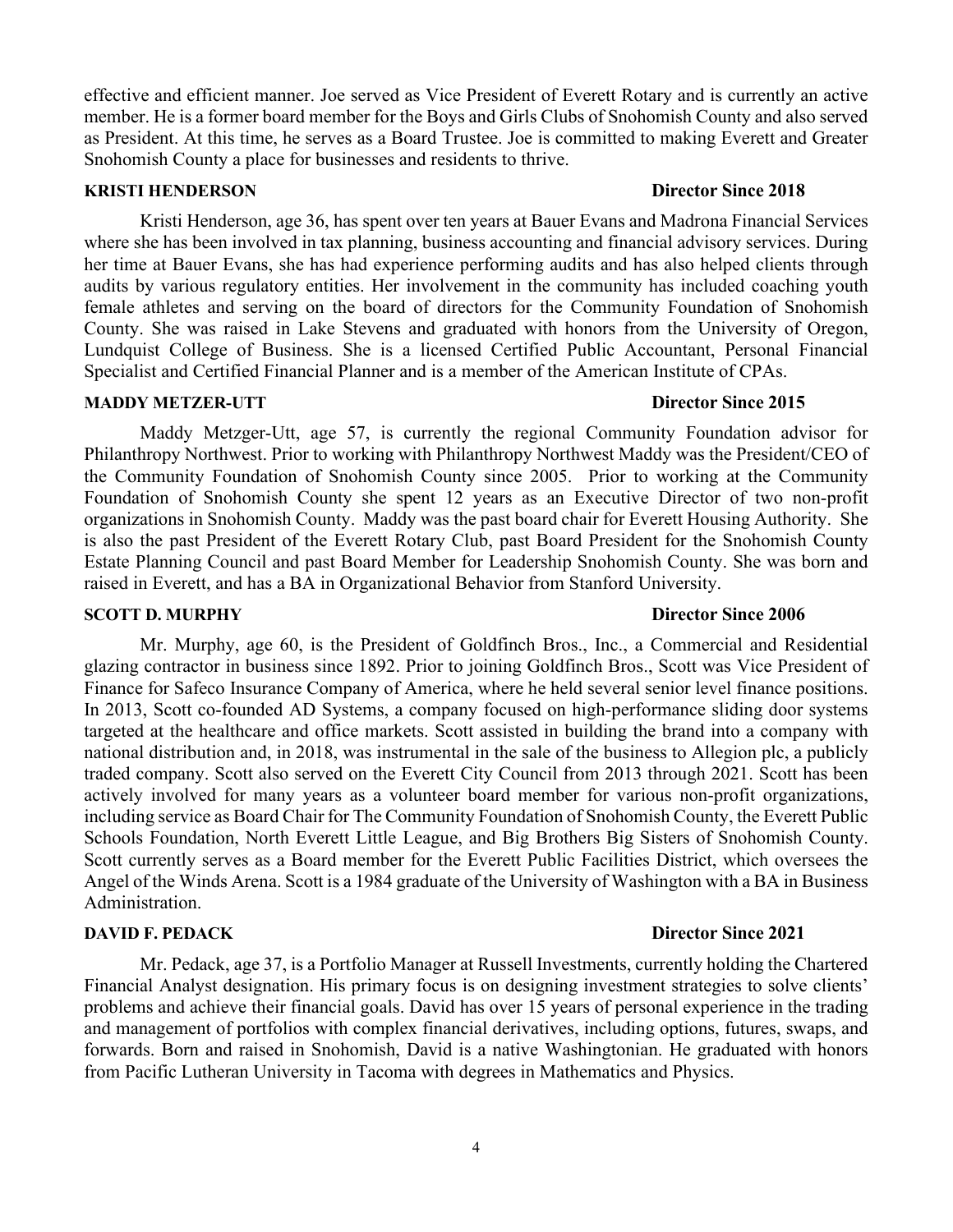#### **RICHARD E. PEDACK, CHAIRMAN OF THE BOARD Director Since 2006**

Mr. Pedack, age 64, was President of Seattle Specialty Insurance Services, Inc., a subsidiary of National General Holdings Corporation (NGHC) and Executive Vice President of National General Lender Services, Inc. Rick formed Seattle Specialty in 1992 to provide insurance products and services to the Financial Institution marketplace. In 2010, Rick sold the Company to global insurer QBE Insurance Group. This division was subsequently acquired in 2015 by NGHC. Early in his career, he served as an Officer of First Interstate Bank of Washington in the Retail Banking Division. Rick is a Coverholder for Certain Underwriters at Lloyd's- London, a licensed Insurance Agent or Broker in all 50 states and U.S. Territories. He is an active member of several trade organizations including, Mortgage Bankers Association, Independent Insurance Agents of America, Professional Insurance Agents, and Washington Surplus Lines Association. He has also served in a number of volunteer positions with Christ the King Lutheran Church and the Boy Scouts of America. Rick earned a B.S. in Business Administration- Finance & Marketing from Central Washington University.

#### **DAVID C. TINGSTAD Director Since 2021**

David C. Tingstad, age 53, is the Managing Partner of Beresford Booth, PLLC, a full-service law firm based in Edmonds, Washington. He chairs the firm's Business and Real Estate practice and has extensive experience in the areas of business transactions, limited liability companies (LLCs), corporations and real estate. David regularly counsels clients in all aspects of business including operations, asset acquisitions, conversions and mergers. In addition, his practice includes assisting operating businesses with succession planning, financing, dissolution and disputes between owners. David's clients range from family businesses to large corporations. David joined the firm in 1995. He is an active member of several committees advising on policy issues relating to business entity legislation, including the Washington State Bar Association's Partnership Law Committee which maintains Washington's Limited Liability Company Statute. David is also a member of the American Bar Association's Committee on LLCs, Partnerships and Unincorporated Entities. David regularly speaks to and engages with other legal professionals for continuing legal education. He has presented on a range of legal topics relating to business entity law, writes regularly on current legal topics through his blog and authored a chapter for the pending Washington Partnership Deskbook through the Washington State Bar Association. David lives in Edmonds and is engaged in the community. He previously served as a director of Homage Senior Services, a non-profit company that promotes independence, preserves dignity and enhances the quality of life for older adults and people with disabilities in Snohomish County.

#### **MORRIE A. TRAUTMAN Director Since 2006**

Mr. Trautman, age 70, has been a long-time local businessman, having created and sold several area businesses, including Yukon Trading Company, a wholesale sporting goods sales and distribution company specializing in outdoor sports and Watershed USA, a warehousing, distribution and logistics company. He was also co-founder of K and D Services, of Washington and Oregon, a regional traffic management company. He is currently the Managing Partner of Brooktraut Properties LLC, a property management and development company, and President/Founder of Liqwood Assets LLC, a manufacturer and distributor in the craft beverage industry. Morrie is active in his support of several local community service organizations and currently serves on the Board of Directors of the Schack Arts Center. He was a member of the mayor's City of Everett "Vision 2025" team. Morrie is a fifth-generation son, born and raised in the Everett area. He attended the University of Washington and Washington State University and holds a Bachelors Degree in Political Science, Pre Law.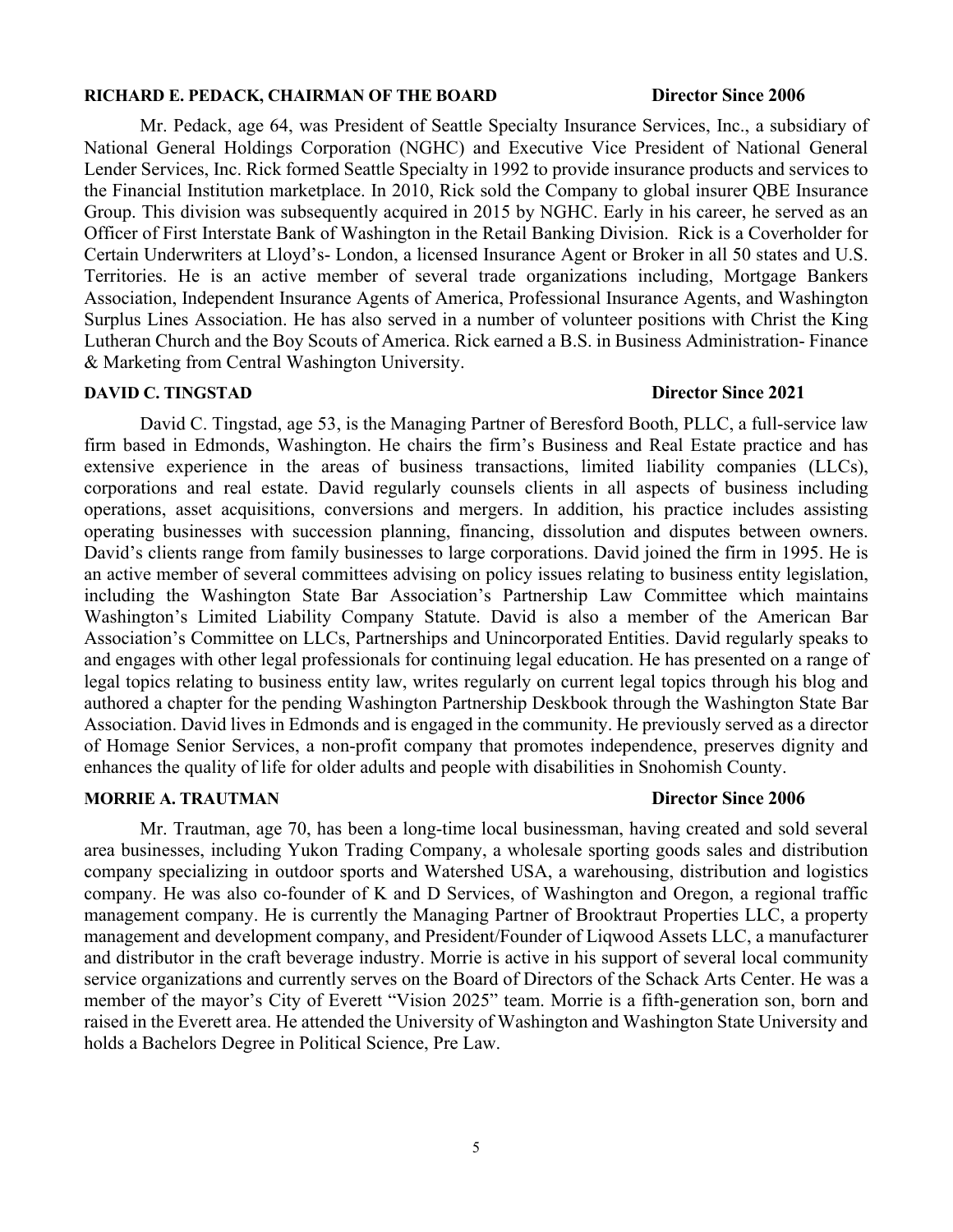## **THE BOARD RECOMMENDS THAT THESE NOMINEES BE ELECTED AS DIRECTORS.**

The following table summarizes the membership of the Board and each of its committees, as well as the number of times each committee met during 2021.

|                                 | <b>Board</b> | Audit        | Personnel &<br>Compensation<br>Committee | Loan         | Investment/<br>Asset<br>Liability |
|---------------------------------|--------------|--------------|------------------------------------------|--------------|-----------------------------------|
| Mark A. Duffy                   | $\mathbf{x}$ |              | $\mathbf{x}$                             | $\mathbf{x}$ | X                                 |
| Joe Gaffney                     | X            |              |                                          | X            | X                                 |
| Kristi Henderson                | $\mathbf{x}$ | X            |                                          |              | X                                 |
| Maddy Metzger-Utt               | $\mathbf{x}$ | $\mathbf{x}$ | $\mathbf{x}$                             |              |                                   |
| Scott D. Murphy                 | X            | X            |                                          |              | $\mathbf{x}$                      |
| David F. Pedack                 | X            | $\mathbf{x}$ |                                          | $\mathbf{x}$ | $\mathbf{x}$                      |
| Richard E. Pedack               | X            |              | $\mathbf{x}$                             | $\mathbf{x}$ | $\mathbf{x}$                      |
| David C. Tingstad               | X            | X            | X                                        |              |                                   |
| Morrie A. Trautman              | $\mathbf x$  |              | $\mathbf{x}$                             | $\mathbf{x}$ |                                   |
| Number of meetings held in 2020 | 10           | 4            |                                          | 9            | 4                                 |

The following table shows the number of shares of the Corporation's Common Stock beneficially owned at April 22, 2021 by the Corporation's nominees for director, and all directors as a group.

| Name                                 | Number of Shares<br><b>Beneficially Owned</b> | % of Shares<br>Outstanding |          |
|--------------------------------------|-----------------------------------------------|----------------------------|----------|
| Directors:                           |                                               |                            |          |
| Mark A. Duffy                        | 383,166                                       | (1)                        | 5.17%    |
| Joel C. Gaffney                      | 12,500                                        |                            | $0.17\%$ |
| Kristi Henderson                     | 22,500                                        | (2)                        | $0.30\%$ |
| Maddy Metzger-Utt                    | 57,200                                        | (3)                        | $0.77\%$ |
| Scott D. Murphy                      | 175,424                                       | (4)                        | 2.37%    |
| David F. Pedack                      | 618,006                                       | (5)                        | 8.39%    |
| Richard E. Pedack                    | 2,602,496                                     | (6)(7)                     | 35.12%   |
| David C. Tingstad                    | 3,426                                         |                            | 0.05%    |
| Morrie A. Trautman                   | 401,652                                       | (8)                        | 5.42%    |
| All Directors as a group (9 persons) | 4,280,120                                     |                            | 57.75%   |

(1) Includes 170,875 vested stock options ranging from \$3.00 to \$6.25, expiring during 2023 through 2031.

(2) Includes 16,875 vested stock options ranging from \$5.91 to \$6.25, expiring during 2029 through 2031.

(3) Includes 37,875 vested stock options ranging from \$3.18 to \$6.25, expiring during 2025 through 2031.